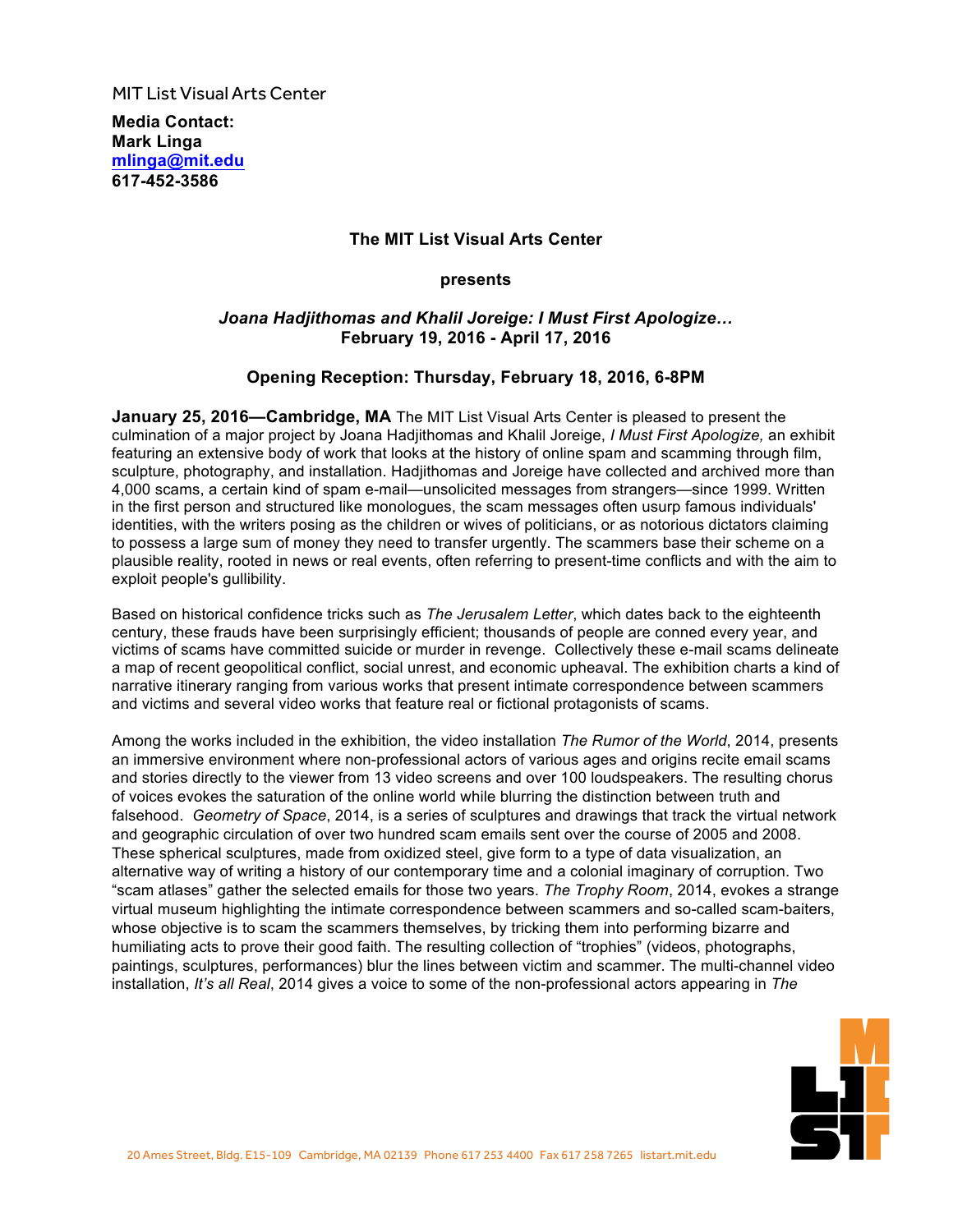*Rumor of the World*, a range of individuals with incredible stories of their own. Most of them are immigrants, who express feelings of displacement and the experience of hardships brought upon by cultural and religious upheaveal, stories often appearing as incredible as those described in the scams.

As the narrative unfolds, a new map of the world is presented, one where the victim and the scammer have paradoxical relations. *I must first apologize…* acts as a narrative itinerary and a cinematographic exhibition. It unfolds in the shape of installations, sounds, videos, sculptures and drawings, deconstructing data and transforming it into images. The viewer will encounter recurring characters scammers, victims, and scam-beaters and parallel edits, scenarios, and virtual fictions.

Throughout this body of work, Hadjithomas and Joreige probe into the structures of belief and storytelling: they unfold a complex set of relationships marked by intimacy, trust, faith, greed, and desire, all in relation to the internet and technology.

Hadjithomas and Joreige (both b. 1969, Beirut, Lebanon) live and work in Beirut and Paris. They have collaborated as filmmakers and artists since 1997. Their award winning films such as *A perfect day*, *Je Veux Voir (I Want to See)* and *The Lebanese Rocket Society* have been shown all over the world. Their photographs and installations have been exhibited in solo and group exhibitions at Centre Pompidou, Paris; Musée d'Art Moderne de la Ville de Paris, Victoria & Albert Museum, London; SF MoMA, California; New Museum and Guggenheim, New York and numerous biennales including the last Venice Biennale…

To learn more about their work visit: <www.hadjithomasjoreige.com>

*Joana Hadjithomas and Khalil Joreige: I Must First Apologize…* is organized in collaboration with Villa Arson, Nice, France; and HOME, Manchester, UK; and is curated by Eric Mangion for Nice, Omar Kholeif and Sarah Perks for Manchester, and Henriette Huldisch, Curator, MIT List Visual Arts Center, Cambridge, MA.

The exhibition is accompanied by *The Rumours of the World: Re-thinking Trust in the Age of the Internet*, a new publication edited by Omar Kholeif and published by Sternberg Press, with special contributions from Nicolas Auray, Finn Brunton, Norman M. Klein, Franck Leibovici, Laura U. Marks, Jacques Rancière, Rasha Salti, Uzma Rizvi, Omar Kholeif, Henriette Huldisch, Sarah Perks, Eric Mangion, and the artists.

Support for this exhibition has been generously provided by the MIT School of Architecture + Planning, John Makhoul, and the Cultural Service of the French Consulate in Boston, with additional support from the Council for the Arts at MIT, the Office of the Associate Provost at MIT, Terry & Rick Stone, the MIT List Visual Arts Center Advisory Committee, the Massachusetts Cultural Council, and many generous individual donors. Special thanks to CRG Gallery, New York.

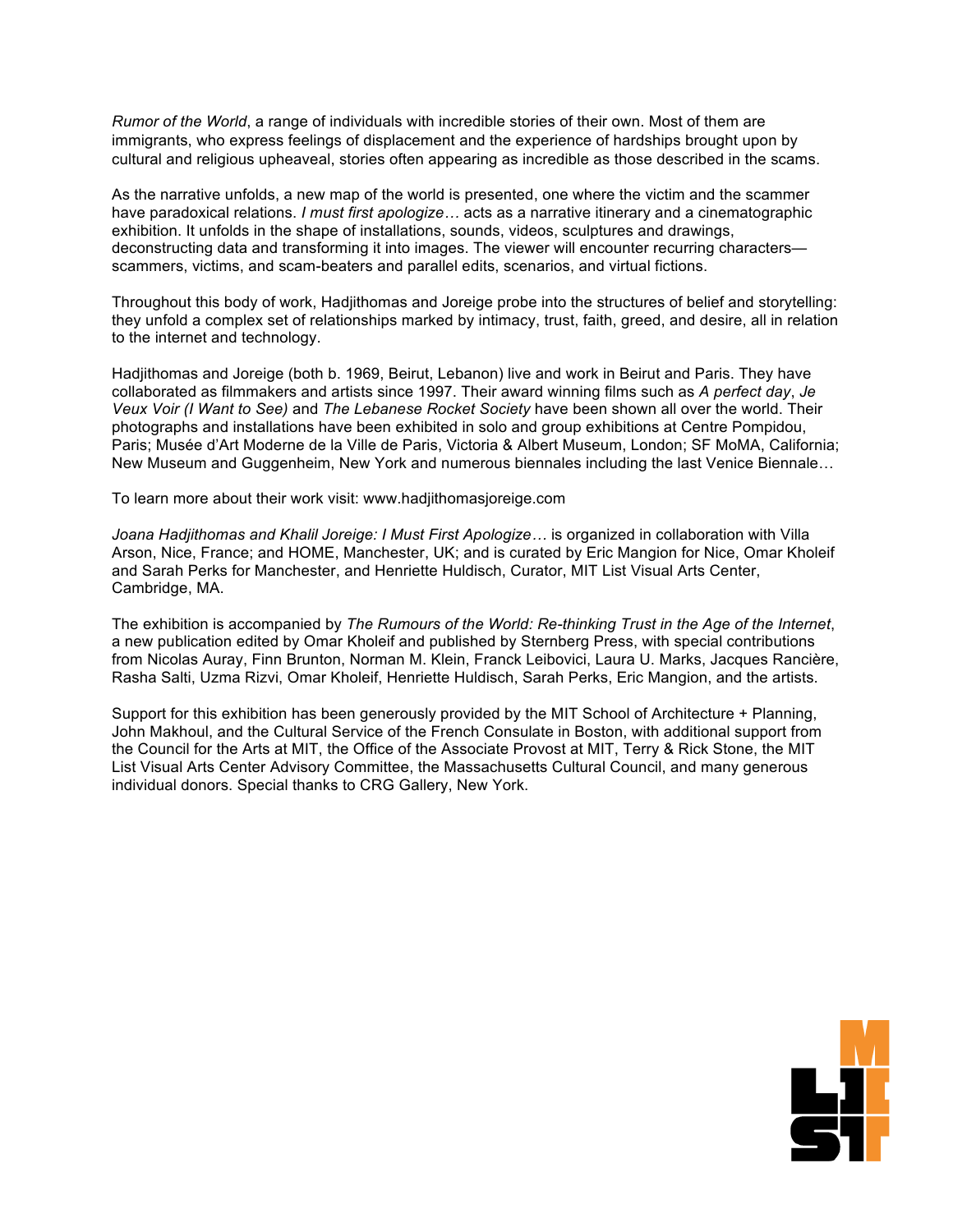**Public Programs**

**Thursday, February 18, 6-8PM Public Reception**

**February 12 – February 20, 2016 Harvard Film Archive Film Series Joana Hadjithomas and Khalil Joreige - Lost Films and Mediations**

This film screening organized by the Harvard Film Archive (HFA) is presented to coincide with the List Center's exhibition.

Screenings take place at the Carpenter Center, Harvard University, 24 Quincy St., Cambridge.

For more info: [http://hcl.harvard.edu/hfa/](http://hcl.harvard.edu/hfa)

#### **Film Schedule**

# **Friday, February 12, 7PM**

*A Perfect Day (Yawmon akhar)* Directed by Joana Hadjithomas and Khalil Joreige. With Ziad Saad, Julia Kassar, Alexandra Kahwagi France/Lebanon/Germany 2005, 35mm, color, 88 min. Arabic with English subtitles

## *Khiam 2000-2007, The Film***, 9 PM**

Documentary, 2008, digital video, 104 min. Arabic with English subtitles.

## **Saturday, February 13, 7PM**

*I Want to See (Je veux voir/Baadi Chouf)* Directed by Joana Hadjithomas and Khalil Joreige. With Catherine Deneuve, Rabih Mroué Lebanon/France 2008, 35mm, color, 75 min. French and Arabic with English subtitles

#### **Monday, February 15, 7PM** *Rounds (Barmeh)*

Directed by Joana Hadjithomas and Khalil Joreige. With Rabih Mroué Lebanon/France 2001, digital video, color, 8 min. Arabic with English subtitles

## *The Lost Film (El film el mafkoud)*

Directed by Joana Hadjithomas and Khalil Joreige Lebanon/France 2003, digital video, color, 43 min. Arabic with English subtitles

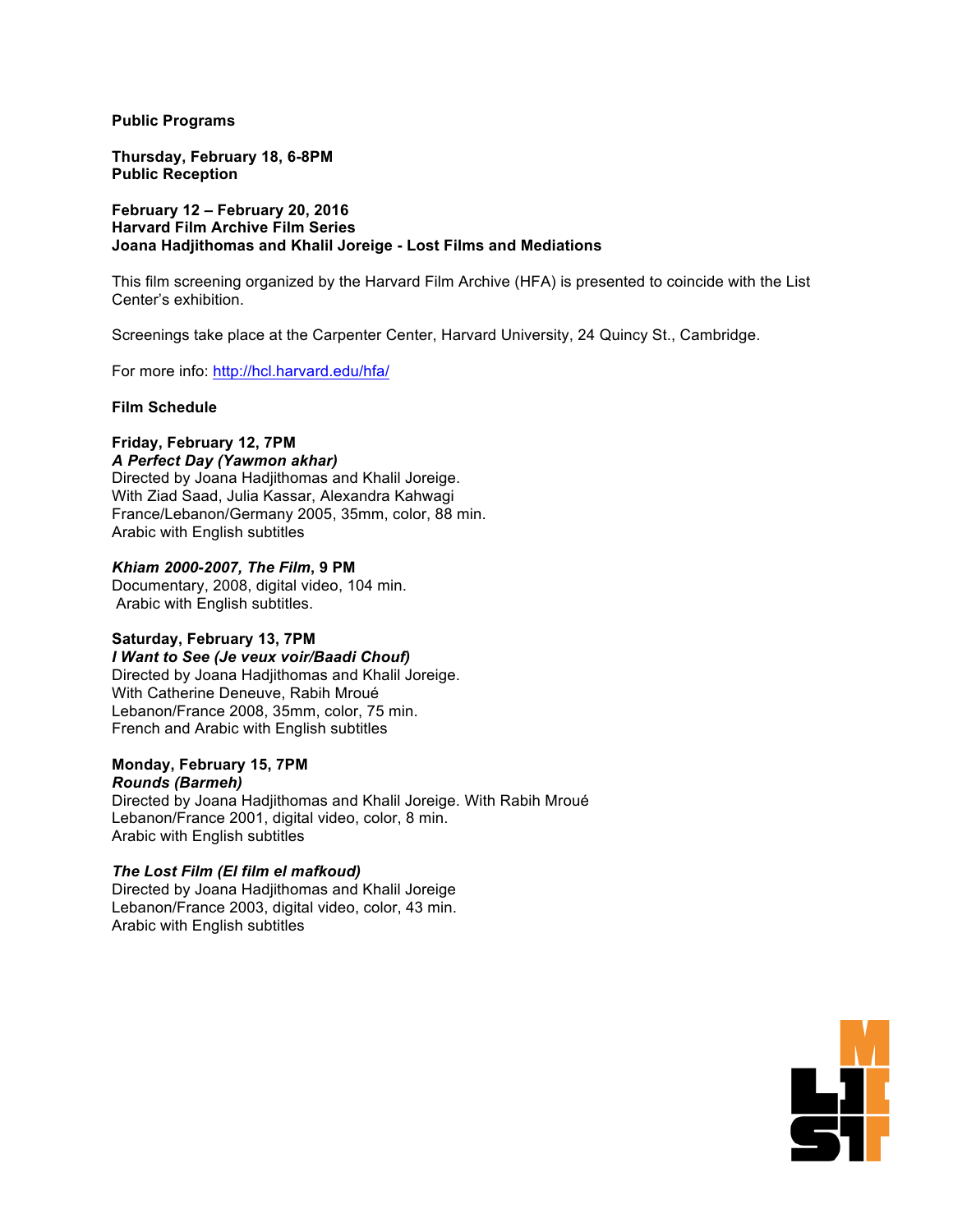#### **Friday, February 19, 7PM Special Event Tickets \$12 Joana Hadjithomas and Khalil Joreige in Person**

# *Aida, Save Me*

*Performance by Joana Hadjithomas and Khalil Joreige, 60 min., Multimedia, in English*

"During the Beirut premiere of our second feature film *A Perfect Day*, an extraordinary incident, 'unbelievable but true', was to disrupt the film release and resonate strangely vis-a-vis our work. A series of disappearances followed. " This story measures the distance between recognition and representation of oneself, and recounts this adventure whereby fiction has, all of a sudden, taken the appearance of a document."

## *Ashes (Ramad)*

Directed by Joana Hadjithomas and Khalil Joreige. With Rabih Mroué, Nada Haddad, Neemat Salamé France/Lebanon 2003, 35mm, color, 26 min. Arabic with English subtitles

#### **Saturday February 20 at 7pm Special Event Tickets \$12 Joana Hadjithomas and Khalil Joreige in Person**

#### *The Lebanese Rocket Society*

Directed by Joana Hadjithomas and Khalil Joreige Lebanon/France 2013, DCP, color, 92 min. Arabic & French with English subtitles

## **About the MIT List Visual Arts Center**

Located in Cambridge, Massachusetts, the List Visual Arts Center is a creative laboratory that provides artists with a space to freely experiment and push existing boundaries. As the contemporary art museum at the Massachusetts Institute of Technology (MIT), the List presents a dynamic program of six to nine special exhibitions in its galleries annually, a program of evolving site-specific work by emerging artists known as the List Projects, as well as a broad range of educational programs, events, and publications. The List also maintains and adds to MIT's permanent art collection; commissions new works through the MIT Percent-for-Art program, a collection of more than 50 site-specific artworks throughout the campus; and oversees the Student Loan Art Program, which lends more than 600 works of art annually to MIT undergraduate and graduate students.

Originally named the Hayden Gallery, MIT established this center for the visual arts in 1950 to provide a dedicated structure upon which to build the Institute's existing relationship to the arts. It was renamed the List Visual Arts Center in 1985 in recognition of a gift from Vera and Albert List, and relocated to its current expanded location in the Wiesner Building on the camps of MIT, which was designed by MIT alumnus I.M. Pei (B.S. Architecture, 1940) and Partners Architects. In 2015 the List Visual Arts Center celebrated 30 years as MIT's contemporary art museum.